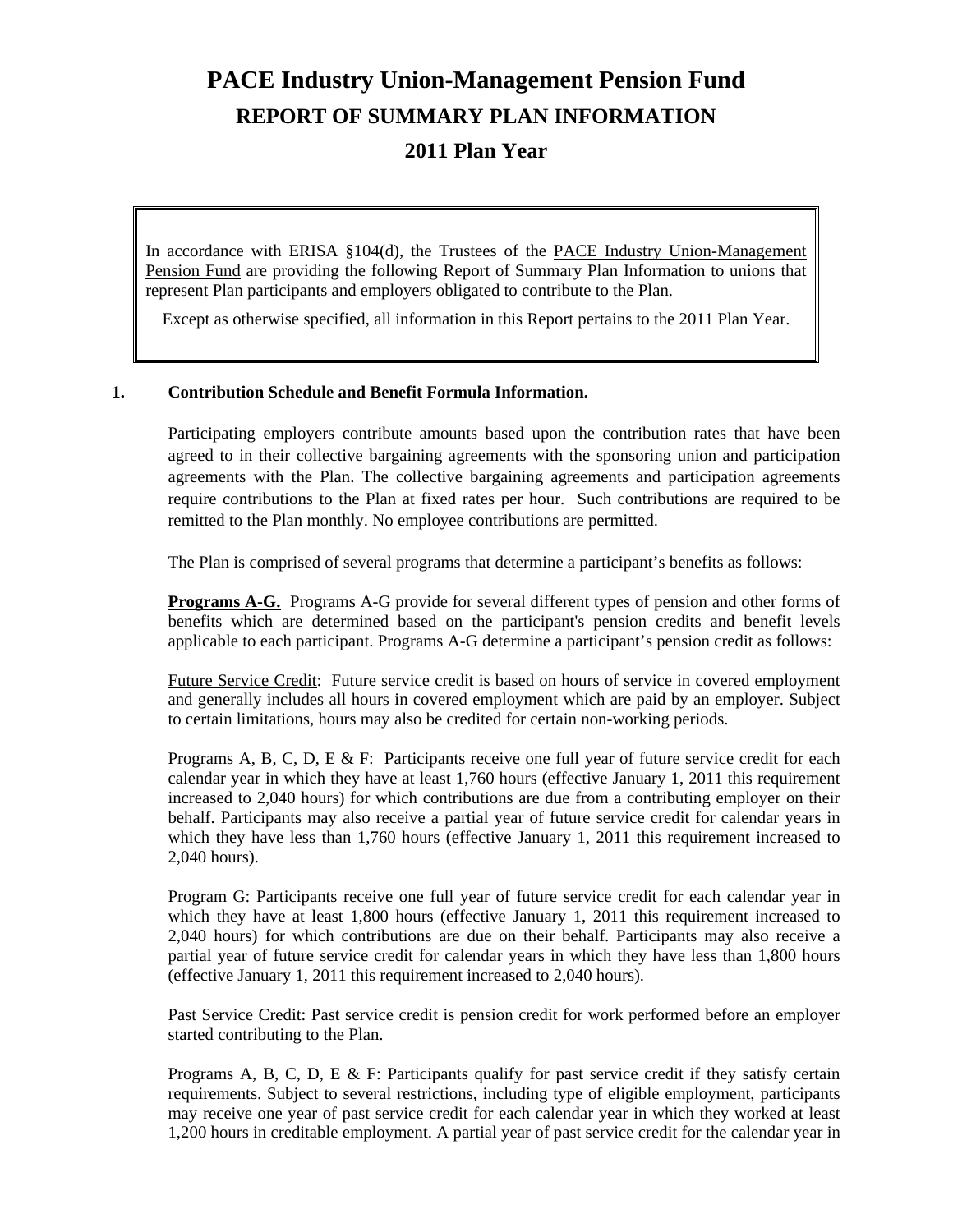which covered employment or creditable employment starts may also be received. Under Programs A, B and C, past service is available for both vesting and pension credit purposes; under Programs D, E and F, on or after January 1, 1999, it is available only for vesting purposes.

Program G: Participants qualify for past service credit if they satisfy certain requirements. Subject to several restrictions, including type of eligible employment, participants may receive one year of past service credit for each calendar year in which they worked at least 150 days.

For employees of employers that begin participating in the Fund on or after January 1, 2006, past service credit is limited to time worked at the facility for which the employer makes contributions to the Fund, subject to limitations as determined by the Fund's actuary.

Please see the attached Exhibit A for a list of benefit levels and accrual rates as of January 1, 2011.

# **2. Number of Contributing Employers.**

 For the plan year ending December 31, 2011, 142 employers were obligated to contribute to the Plan.

# **3. Employers Contributing More than 5%.**

 During the 2011 plan year, the employers listed below contributed more than 5% of total contributions to the Plan:

 Georgia Pacific Corporation Clearwater Paper Corporation Domtar Corporation Mylan Pharmaceuticals Inc. Robert Wood Johnson University Hospital Huhtamaki Americas Inc. Rock-Tenn Company

# **4. Participants for Whom No Contributions Were Made.**

The chart below sets out, for the 2011, 2010, and 2009 plan years, the number of participants with respect to whom no employer contributions were made by an employer as the participant's employer:

|                     | 2011 Plan Year | 2010 Plan Year | 2009 Plan Year |
|---------------------|----------------|----------------|----------------|
| <b>Participants</b> | 14,308         | 14,415         | 14,256         |

# 5. **Plan Funding Status.**

 The Plan was certified in "critical" status (as defined by ERISA section 305) for the 2011 plan year.

### (a) **Steps Taken to Improve Funding Status**.

The Fund has taken the following steps to improve its funding status:

The Fund was certified to be in Critical Status on March 31, 2010. The Board of Trustees sent a Notice of Critical Status, advising, in part, that (1) the Fund was in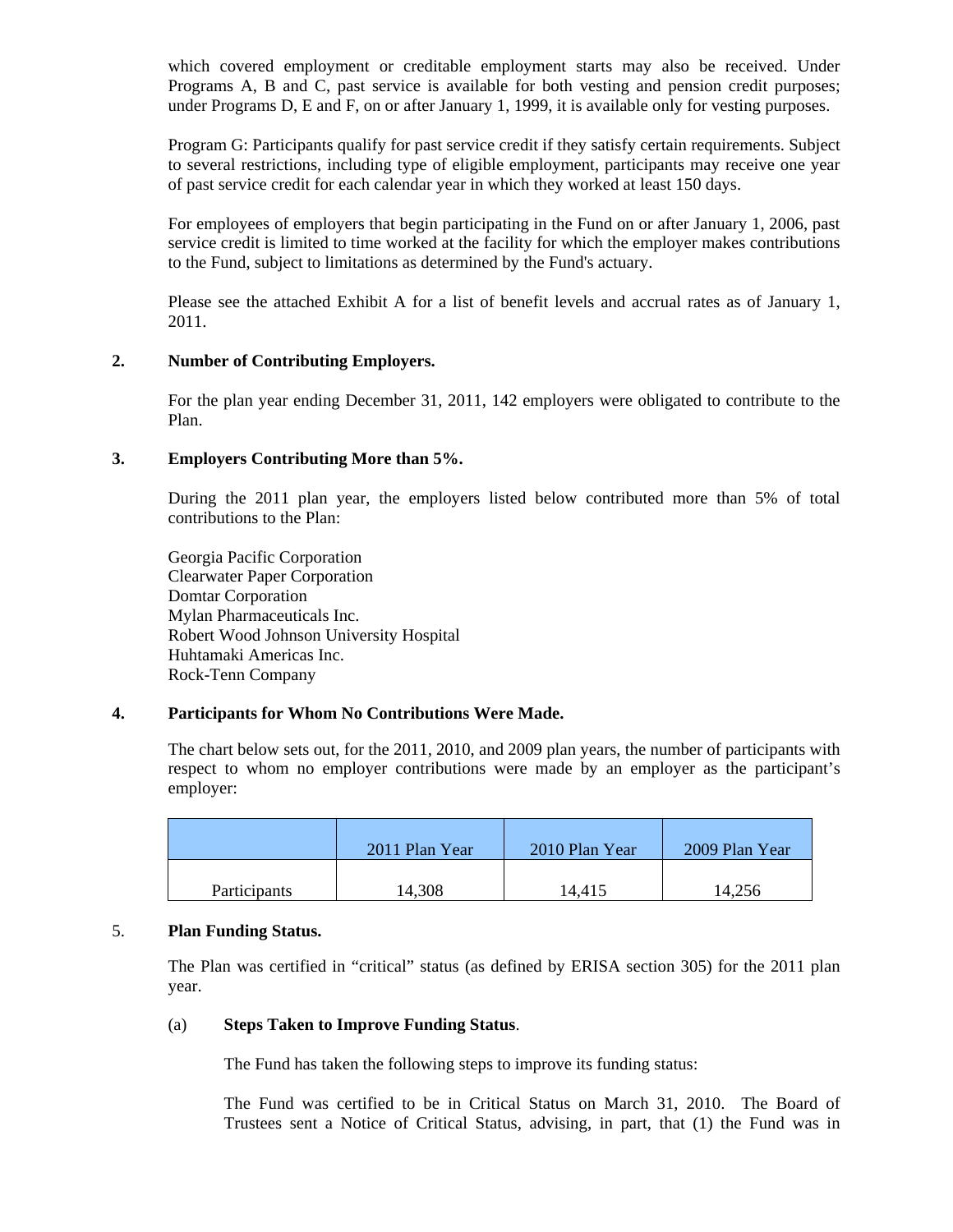Critical Status for the 2010 Plan Year and did not emerge from Critical Status; (2) suspended the payment of all non-level benefits previously available under the Plan, including lump sum benefits and employers participating in the Fund were obligated to pay a 5% contribution surcharge effective with respect to contributions owed for work performed on and after June 1, 2010, which increased to 10% on January 1, 2011.

As required by law, the Fund's Board of Trustees also adopted a Rehabilitation Plan, effective July 19, 2010. The Rehabilitation Plan contains a Schedule of increases in contributions and reductions in future benefits intended for the Fund to improve the Plan's funding status.

The Fund continued to be in Critical Status for the 2011 Plan Year and a Notice of Critical Status was sent accordingly. The Board of Trustees updated the Rehabilitation Plan for the 2011 Plan Year as required by law. The Board of Trustees will continue to review the Fund's Rehabilitation Plan, including the Schedule, as required by law, and will update the Rehabilitation Plan as required by law to make adequate progress, to the extent reasonable based on financial markets activity and other relevant factors, toward enabling the Fund to emerge from critical status by the end of its rehabilitation period, or a later date or to forestall insolvency, if the Trustees determine, based on reasonable actuarial assumptions and upon the exhaustion of all reasonable measures, that the Fund cannot reasonably be expected to emerge from critical status by the end of its rehabilitation period.

# (b) **How to Obtain Information.**

You may obtain a copy of the Rehabilitation Plan and the actuarial and financial data that demonstrate any action taken by the Plan toward fiscal improvement by submitting a written request to:

> Plan Administrator PACE Industry Union-Management Pension Fund 3320 Perimeter Hill Drive Nashville, TN 37211-4123

# **6. Number of Employers That Withdrew in Preceding Plan Year.**

During the 2010 plan year, 11 employers withdrew from the Plan.

 As reported on the 2011 Form 5500, the actual or estimated amount of employer withdrawal liability assessed was \$36,202,634.

### **7. Transaction Information.**

The Plan did not merge with another plan and did not receive a transfer of the assets and liabilities of any other plan during the 2011 plan year.

# **8. Amortization Extension or Shortfall Funding Method Information.**

The Plan did not apply for or receive an amortization extension under ERISA §304(d) or Code §431(d) for the 2011 plan year. The Plan did not use the shortfall funding method (as described in ERISA §305) for the 2011 Plan Year.

# **9. Right to Additional Information.**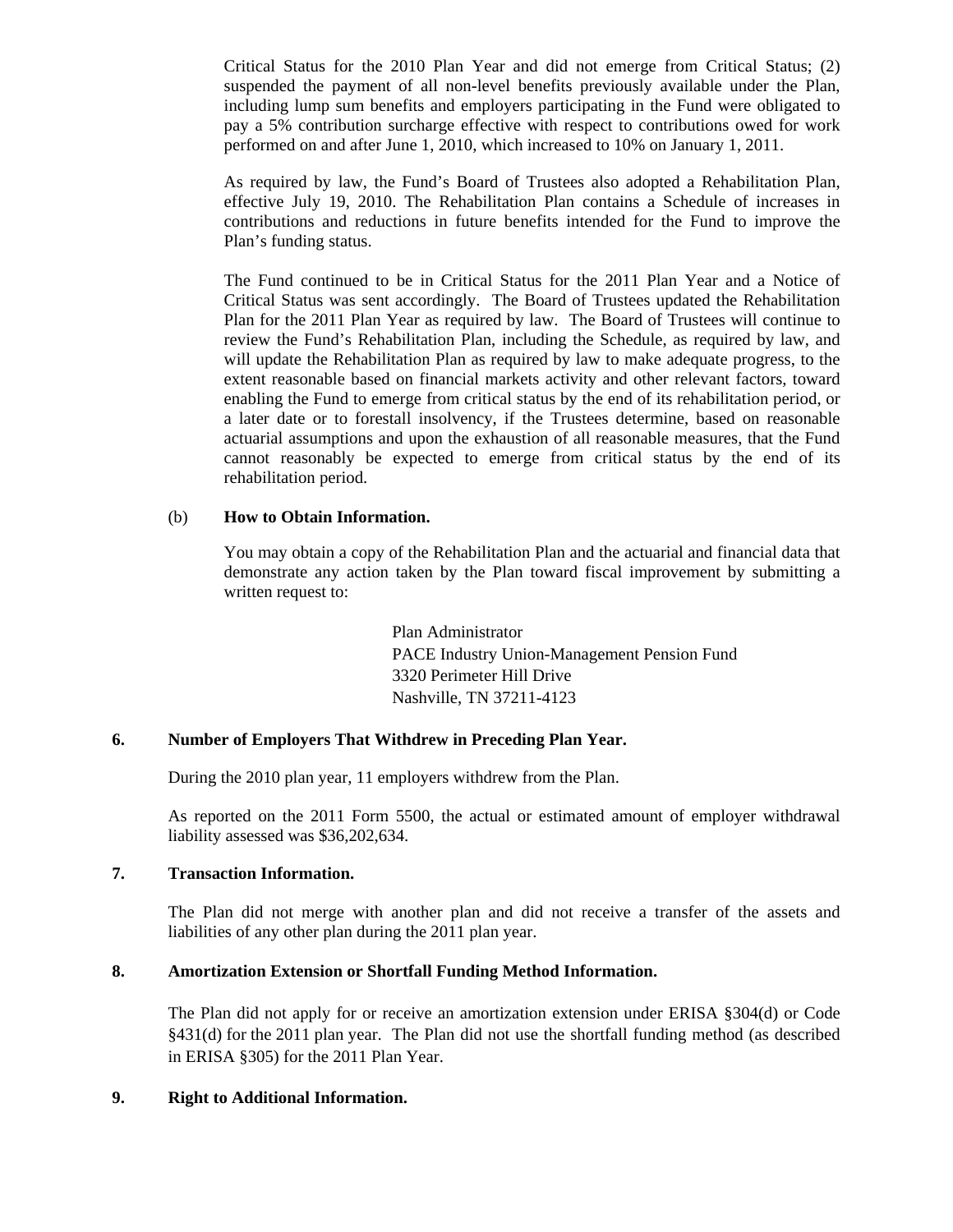Any contributing employer or participating union under the Plan may request from the Plan Administrator, in writing, a copy of the documents listed below, but not more than one time during any one 12-month period. The administrator may charge a reasonable amount to cover the cost of providing the document requested.

- $\Box$  The Plan's 2011 Form 5500.
- The Plan's Summary Plan Description.
- Any Summaries of Material Modification to the Plan.

888855v1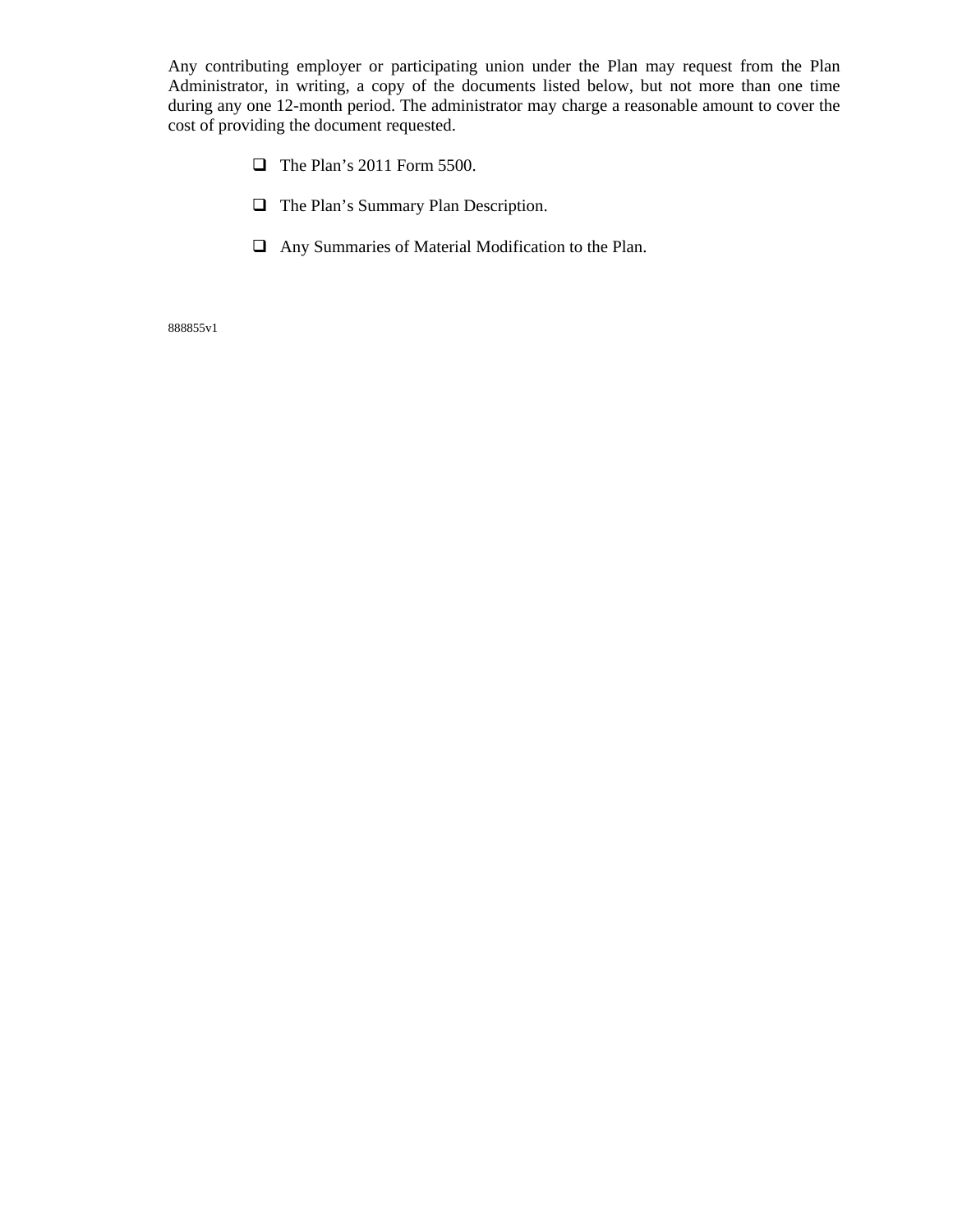#### **EXHIBIT A**

#### **Effective January 1, 2011**

#### MONTHLY BENEFIT LEVELS AND PENSION ACCRUAL RATES

#### Shown by Employer (subject to change by collective bargaining agreement ("CBA") and standard form of agreement ("SFA"))

For Participants in Programs A, B, C, and G, Benefit Levels are listed in Columns A through D. For Participants in Programs D, E, and F, Pension Accrual Rates are listed in columns A through D.

#### Benefit Levels and Accrual Rates listed below are based on the following Assumptions:

For Pension Credit Earned Prior to January 1, 2011: Programs A,B,C - Eligible for Benefit Level in Effect Programs D,E,F - One Year Pension Credit for Calendar Year Under Rate in Effect Program G - 50 Tenths of Pension Credit Under Benefit Level in Effect

#### For Pension Credit Earned On and After January 1, 2011; All Programs - One Year Pension Credit for Calendar Year Under Rate in Effect

|          |                                       |         | (A)                 | (B)                        | (C)                                                                                        | (D)                 |
|----------|---------------------------------------|---------|---------------------|----------------------------|--------------------------------------------------------------------------------------------|---------------------|
|          |                                       |         |                     | or<br><b>Benefit Level</b> | Pension Accrual Rate   Pension Accrual Rate or<br><b>Benefit Level</b><br>in effect on the |                     |
|          |                                       |         | <b>Last Pension</b> | in effect on the           | day after the                                                                              |                     |
|          |                                       |         | <b>Accrual Rate</b> | day after the              | expiration of                                                                              |                     |
|          |                                       |         | or Benefit Level    | expiration of CBA          | CBA that                                                                                   |                     |
|          |                                       |         | in effect on the    | that expires on or         | expires on or                                                                              | Pension             |
|          |                                       |         | last day of the     | after 1/1/2006.            | after 1/1/2006.                                                                            | <b>Accrual Rate</b> |
|          |                                       |         | CBA in effect       | unless an amount           | based on increased                                                                         | or                  |
| Employer |                                       |         | cn                  | shown in                   | negotiated                                                                                 | Benefit Level       |
| Number   | Company                               | Program | 12/31/2005          | Column C                   | <b>Contribution Rate</b>                                                                   | as of 1/1/2011      |
| 0022     | A K Steel                             | D       | \$59.88             | \$44.91                    | \$83.41                                                                                    | \$83.41             |
| 0011     | <b>Acco International</b>             | A       | \$40.19             | \$30.14                    | \$40.19                                                                                    | \$40.19             |
| 0010     | Advance Paper Box Co.                 | A       | \$33.93             | \$25.45                    | \$33.93                                                                                    | \$33.93             |
| 0722     | <b>AFT-NH</b>                         | D       | \$90.00             | \$67.50                    | \$150.38                                                                                   | \$62.89             |
| 0023     | Alpine Paper Box Company              | A       | \$14.01             | \$10.51                    | \$14.01                                                                                    | \$14.01             |
| 0032     | American Package Company Inc.         | A       | \$14.01             | \$10.51                    | \$14.01                                                                                    | \$14.01             |
| 3145     | American Valve & Hydrant Mfg. Co.     | G       | \$52.64             | 539.48                     | \$52.64                                                                                    | \$52.64             |
| 0049     | Americana Art China Co.               | A       | \$8.35              | \$6.26                     | <b>S6.26</b>                                                                               | \$6.26              |
| 0575     | Americraft Carton, Inc.               | A       | \$27.50             | \$20.63                    | \$27.50                                                                                    | \$27.50             |
| 0101     | <b>Appleton Papers</b>                | D       | \$67.50             | \$50.63                    | <b>S67.50</b>                                                                              | \$67.50             |
| 0101     | <b>Appleton Papers Inc.</b>           | A       | \$40.20             | \$30.15                    | \$40.20                                                                                    | \$44.20             |
| 0087     | Appleton Papers, Inc. - KCDC          | A       | \$16.00             | \$12.00                    | \$16.00                                                                                    | \$16.00             |
| 0081     | Aramark Uniform & Career Apparel, LLC | D       | <b>NA</b>           | <b>NA</b>                  | \$25.00                                                                                    | \$25.00             |
| 3008     | Atlas Refinery Inc.                   | G       | \$76.72             | \$57.54                    | <b>\$57.54</b>                                                                             | \$57.54             |
| 3170     | Austin Medical Center                 | G       | \$34.16             | \$25.62                    | \$34.16                                                                                    | \$34.16             |
| 0094     | <b>Beacon Container Corp</b>          | A       | \$27.41             | \$20.56                    | \$20.56                                                                                    | \$20.56             |
| 0320     | <b>8Pack Manufacturing, Inc.</b>      | A       | \$20.36             | \$15.27                    | \$15.27                                                                                    | \$15.27             |
| 0118     | <b>Brick &amp; Bailerstein Inc.</b>   | A       | \$14.01             | \$10.51                    | \$14.01                                                                                    | \$14.01             |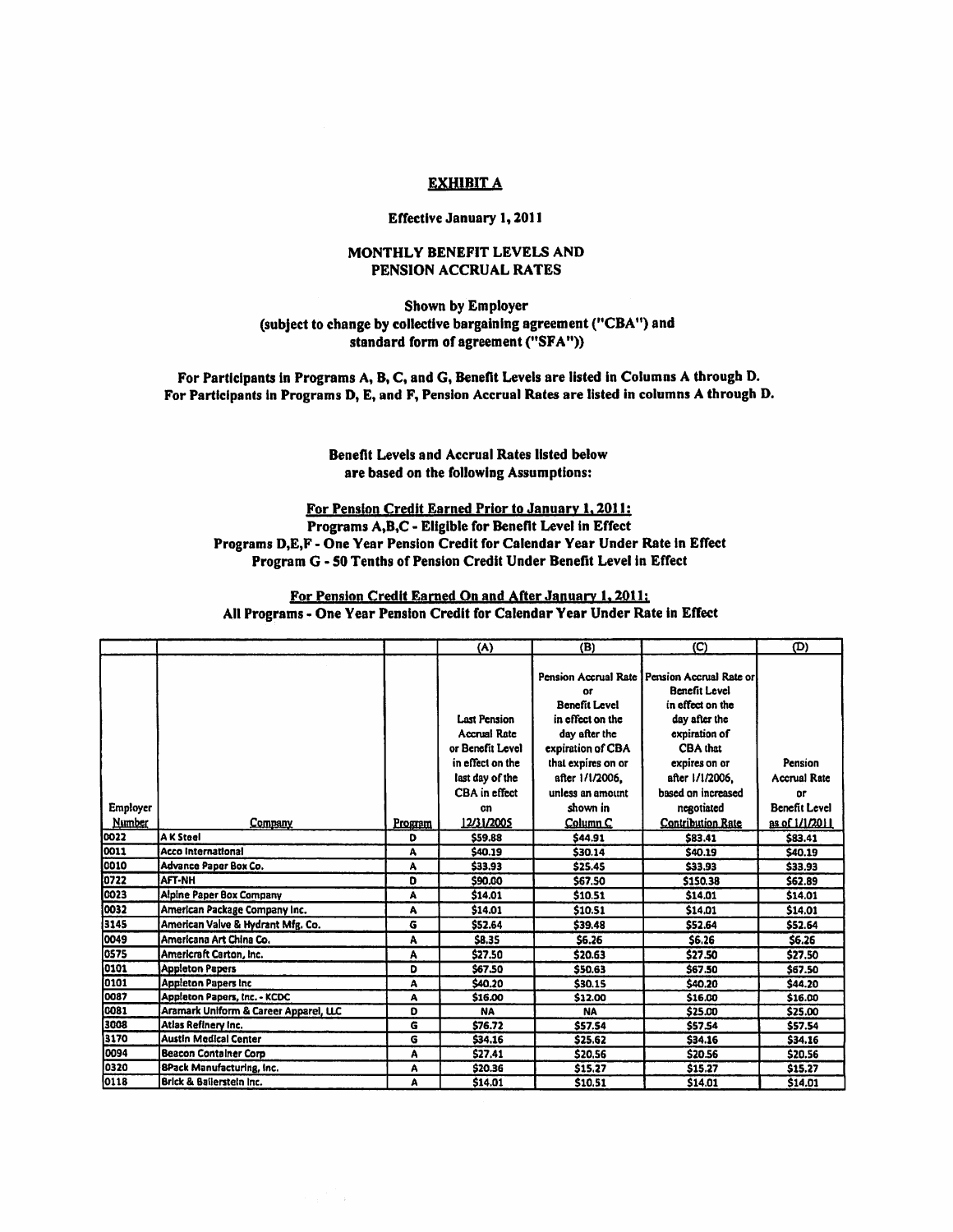| 0121         | <b>Brickwall Corporation</b>                                    | Α      | \$40.00             | \$30.00            | \$40.00             | \$43.00             |
|--------------|-----------------------------------------------------------------|--------|---------------------|--------------------|---------------------|---------------------|
| 0146         | Caraustar                                                       | D      | \$30.00             | \$22.50            | \$41.76             | \$41.76             |
| 2006         | <b>Carbide Industries LLC</b>                                   | D      | \$90.00             | \$67.50            | \$94.55             | \$94.55             |
| 0134         | <b>Cas Pack Corporation</b>                                     | Α      | \$14.00             | \$10.50            | \$10.50             | \$10.50             |
| 0901         | <b>Catalyst Paper</b>                                           | A      | \$50.33             | \$37.75            | \$51.33             | \$52.33             |
| 0139         | Cellucap Manufacturing Co.                                      | A      | \$30.00             | \$22.50            | \$22.50<br>\$30.00  | \$22.50<br>\$30.00  |
| 0639<br>3279 | <b>Certain Teed</b><br>Chemcentral                              | A<br>G | \$29.00<br>\$3.97   | \$21.75<br>\$2.98  | \$2.98              | \$2.98              |
| 0544         | Cinram                                                          | A      | \$40.73             | \$30.55            | \$30,55             | \$33.05             |
| 0803         | Clearwater Paper Corp.                                          | A      | \$100.00            | \$75.00            | \$75.00             | \$75.00             |
| 0177         | <b>Climax Mfg Company</b>                                       | A      | \$34.97             | \$26.23            | \$26.23             | \$26.23             |
| 3236         | <b>Comforcare Care Center</b>                                   | G      | \$22.40             | \$16.80            | \$22.40             | \$22,40             |
| 0302         | <b>Commencement Bay Corrugated</b>                              | Α      | \$41.00             | \$30.75            | \$41.00             | \$54.50             |
| 0260         | <b>Connecticut Container Corp</b>                               | A      | \$25.00             | \$18.75            | \$27.00             | \$28.00             |
| 0786         | Constancia Colmar, Inc.                                         | A      | \$47.00             | \$35.25            | \$47.00             | \$49.00             |
| 0304<br>0305 | <b>Continental Carbon</b><br><b>Continental Carbon</b>          | c<br>O | \$11.92<br>\$23.67  | \$8.94<br>\$17.75  | \$8.94<br>\$17.75   | \$8.94<br>\$17.75   |
| 0296         | Convoy Inc                                                      | A      | \$38.00             | \$28.50            | \$28.50             | \$28.50             |
| 0767         | <b>Covalence Specialty Materials</b>                            | A      | \$40.00             | \$30.00            | \$40.00             | \$40.00             |
| 0317         | <b>Creative Expressions Group Inc.</b>                          | D      | \$50.00             | \$37.50            | \$50.00             | \$50.00             |
| 3271         | Crowley Maritime - PAFS                                         | G      | \$84.00             | \$63.00            | \$84.00             | \$108.96            |
| 0326         | <b>Datatel Res-Cyclogrphs Div</b>                               | Α      | \$22.97             | \$17.23            | \$22.97             | \$24.85             |
| 0330         | Delta Containers, Inc.                                          | А      | \$21.75             | \$16.31            | \$22.75             | \$25.75             |
| 0745         | Domtar, Inc.                                                    | A      | \$41.76             | \$31.32            | \$46.76             | \$46.76             |
| 0752         | Domtar, Inc.                                                    | A      | \$41.76             | \$31.32            | \$46.76             | \$46.76             |
| 0390<br>0392 | <b>Evanite Fiber Corp.</b><br><b>Evanite Fiber Corp.</b>        | A<br>A | \$48.00<br>\$47.40  | \$36.00<br>\$35.55 | \$48.00             | \$50.00             |
| 0386         | <b>Evergreen Community Power Company</b>                        | Α      | <b>NA</b>           | <b>NA</b>          | \$47.40<br>\$39.00  | \$49.40<br>\$41.00  |
| 0329         | <b>Evergreen Packaging</b>                                      | 8      | \$24.34             | \$18.26            | \$24,34             | \$24.34             |
| 0331         | <b>Evergreen Packaging</b>                                      | A      | \$17.75             | \$13.31            | \$17.75             | \$17.75             |
| 2001         | Evergreen Packaging                                             | E      | \$34.19             | \$25.64            | \$34.19             | \$34.19             |
| 2002         | <b>Evergreen Packaging</b>                                      | B      | \$3,40              | \$2.55             | \$3.40              | \$3.40              |
| 2002         | <b>Evergreen Packaging</b>                                      | E      | \$39.08             | \$29.31            | \$39.08             | \$39.08             |
| 2003         | <b>Evergreen Packaging</b>                                      | ε      | \$39.08             | \$29.31            | \$39.08             | \$39,08             |
| 2003<br>0796 | <b>Evergreen Packaging</b><br><b>Fiber Mark</b>                 | 8      | \$3.40              | \$2.55             | \$3.40              | \$3.40              |
| 3157         | <b>Fiske Brothers Refining</b>                                  | ٨<br>G | \$16,18<br>\$117.60 | \$12.14<br>\$88.20 | \$12.14<br>\$117.60 | \$12.14<br>\$118.30 |
| 0401         | <b>Flint Packaging</b>                                          | A      | \$12,09             | \$9.07             | \$12.09             | \$12.09             |
| 0396         | Fonda/Hoffmaster                                                | B      | \$36.00             | \$27.00            | \$36.00             | \$38.00             |
| 6880         | <b>Franks Industries</b>                                        | ٨      | \$74.56             | \$55.92            | \$55.92             | \$55.92             |
| 0439         | General Fibre Products, Inc.                                    | A      | \$19.00             | \$14.25            | \$19.00             | \$20.00             |
| 0050         | Georgia Pacific                                                 | A      | \$58.99             | \$44.24            | \$58.99             | \$58.99             |
| 0052         | Georgia Pacific                                                 | A      | \$37.85             | \$28.39            | \$28.39             | \$28.39             |
| 0055<br>0566 | Georgia Pacific<br>Georgia Pacific                              | Α      | \$54.29             | \$40.72            | \$54.29             | \$54.29             |
| 0568         | Georgia Pacific - Clerical                                      | A<br>٨ | \$24.00<br>\$30.80  | \$18.00<br>\$23.10 | \$25.00<br>\$30.80  | \$28.00<br>\$30.80  |
| 0462         | Georgia Pacific Corporation                                     | A      | \$43.33             | \$32.50            | \$32.50             | \$32.50             |
| 3046         | Glastic Company                                                 | G      | \$56.00             | \$42.00            | \$42.00             | \$42.00             |
| 0332         | <b>Graphic Packaging</b>                                        | A      | \$32.35             | \$24.26            | \$24.26             | \$24.26             |
| 0469         | <b>Graphic Packaging</b>                                        | A      | \$31.00             | \$23.25            | \$23.25             | \$23.25             |
| 0471         | <b>Graphic Packaging</b>                                        | A      | \$34.97             | \$26.23            | \$34.97             | \$34.97             |
| 3270         | <b>Greco Welding Supplies Inc.</b>                              | G      | \$54.32             | \$40.74            | \$54.32             | \$55.15             |
| 0398<br>0965 | Green Acres Manor                                               | B      | \$10.00             | \$7.50             | \$10.00             | \$16.16             |
| 0282         | Green Bay Pkg.<br>Greif                                         | A      | \$31,00             | \$23.25            | \$31.00             | \$35.00             |
| 0726         | Grelf                                                           | ٨<br>A | \$37.38<br>\$28.58  | \$28.04            | \$37.38             | \$38.38             |
| 0514         | Hamilton Cont. Care Ctr                                         | A      | 57.11               | \$21.44<br>\$5.33  | \$28.58<br>\$5.33   | \$28.58<br>\$5.33   |
| 0515         | Hamilton Cont. Care Ctr - LHD                                   | A      | \$6.52              | \$4.89             | \$4.89              | \$4.89              |
| 3185         | <b>Hanna Chemical Coatings</b>                                  | G      | \$58.24             | \$43.68            | \$43.68             | \$43.68             |
| 0345         | Hoffinger Ind. Doughboy Rec. Div.                               | A      | \$17.75             | \$13.31            | \$18.04             | \$19.04             |
| 0513         | Huhtamaki                                                       | A      | \$32.00             | \$24.00            | \$24.00             | \$24.00             |
| 0516<br>0283 | <b>Huhtamaki Consumer Packaging</b><br>Huhtamaki Flexibles, Inc | A      | \$30.00             | \$22.50            | \$30.00             | \$32.00             |
| 0590         | Huhtamaki Foodservice, Inc.                                     | A<br>A | \$33.50<br>\$36.00  | \$25.13<br>\$27.00 | \$33.50<br>\$31.36  | \$35.50             |
| 0592         | <b>Huhtamaki Retail Business Unit</b>                           | A      | \$37.00             | \$27.75            | \$38.00             | \$32.31<br>\$40.00  |
|              |                                                                 |        |                     |                    |                     |                     |

 $\mathcal{L}^{\text{max}}_{\text{max}}$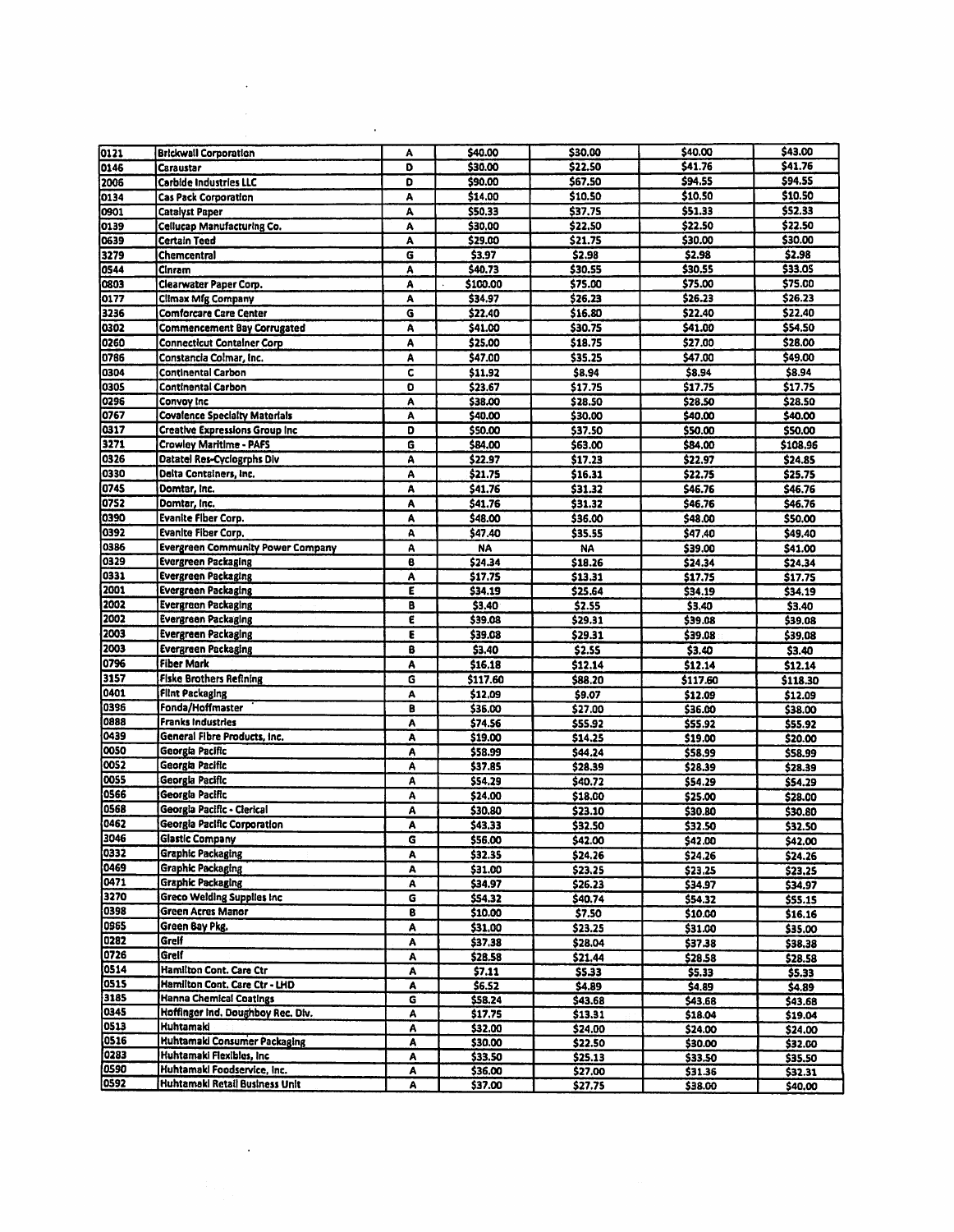| 0488         | <b>Hyde Park Lumber Co</b>                            | A      | \$16.00             | \$12.00            | \$12.00             | \$12.00             |
|--------------|-------------------------------------------------------|--------|---------------------|--------------------|---------------------|---------------------|
| 0518         | Idaho State AFL-CIO                                   | O      | <b>NA</b>           | <b>NA</b>          | \$100.00            | \$100.00            |
| 0494         | <b>Imperial Paper Box Corporation</b>                 | А      | \$14.01             | \$10.51            | \$14.01             | \$14.01             |
| 0548         | <b>Independent Workers Of North America</b>           | A      | \$38.69             | \$29.02            | \$29.02             | \$29.02             |
| 3182         | <b>Induron Protective Coatings</b>                    | G      | \$65.52             | \$49.14            | \$65.56             | \$67.10             |
| 3151         |                                                       | G      | \$78.40             | \$58.80            | \$79.00             | \$79.00             |
|              | Inergy Propane, LLC                                   |        |                     |                    | \$52.50             | \$52.50             |
| 0499         | Inland Empire Paper Co.                               | A      | \$70.00             | \$52.50            |                     |                     |
| 0612         | Interface Solutions, Inc.                             | A      | \$16.18             | \$12.14            | \$17.18             | \$19.18             |
| 0650         | International Paper                                   | A      | \$58.00             | \$43.50            | \$58.00             | \$58.00             |
| 1051         | International Paper                                   | A      | \$51.91             | \$38.93            | \$57,48             | \$61.88             |
| 1053         | <b>International Paper</b>                            | ٨      | \$71.00             | \$53.25            | \$53.25             | \$53.25             |
| 0520         | <b>Interstate Cont LLC</b>                            | A      | \$39.00             | \$29.25            | \$39.00             | \$41.00             |
| 0511         | <b>Interstate Container Corp</b>                      | A      | \$26.00             | \$19.50            | \$26.00             | \$27.00             |
| <b>0546</b>  | <b>Ivex Corporation</b>                               | Α      | \$29.87             | \$22.40            | \$29.87             | \$35.78             |
| 0545         | Ivex Packaging Paper, LLC                             | A      | \$29.00             | \$21.75            | \$29.36             | \$36.20             |
| 3058         | Kenrich Petrochemicals                                | G      | \$142.80            | \$107.10           | \$121.11            | \$131.97            |
| 3281         | Kenrich Petrochemicals, Inc. - Clerical               | G      | \$122.08            | \$91.56            | \$105.60            | \$109.37            |
| 0589         | <b>Key Container Corp</b>                             | Α      | \$36,44             | \$27.33            | \$36.44             | \$36.44             |
| 0591         | <b>Keyes Fibre</b>                                    | A      | \$51.00             | \$38.25            | \$45.02             | \$46.08             |
| 3146         | Kinder Morgan Terminals Inc.                          | G      | \$131.60            | \$98.70            | \$131.60            | \$139.73            |
| 3183         | King Soopers Inc.                                     | G      | \$123.20            | \$92.40            | \$123.20            | \$123.20            |
| 0582         | <b>Kirks Automotive</b>                               | Α      | \$16.97             | \$12.73            | \$16.97             | \$16.97             |
| 0597         | Knowiton Technologies, LLC                            | A      | \$34.45             | \$25.84            | \$34,45             | \$45.45             |
| 3198         | Laketon Refining Corp.                                | G      | \$40.32             | \$30.24            | \$42.41             | \$45.94             |
| 0615         | <b>Leader Paper Products</b>                          | Α      | \$21.00             | \$15.75            | \$22.00             | \$24.00             |
| 0646         | Lincoin Paper & Tissue, LLC                           | Α      | \$43.90             | \$32.93            | \$43.90             | \$43.90             |
| 0884         | Ludlow Building Products, Inc.                        | Α      | \$32.61             | \$24.46            | \$24,46             | \$24.46             |
| 0662         | M & F Stringing, LLC                                  | Α      | \$15.14             | \$11.36            | \$11.36             | \$11.36             |
| 0474         | Malarkey Roofing Company                              | Α      | \$56.25             | \$42.19            | \$56.25             | \$59.25             |
| 0625         | <b>Massachusetts Container</b>                        | A      | \$26.50             | \$19.88            | \$19.88             | \$19.88             |
| 0788         | Menasha Packaging                                     | A      | \$25.00             | \$18.75            | \$26.00             | \$28.00             |
| 0708         | Montebello Container Corporation                      | A      | \$32.36             | \$24.27            | \$24.27             | \$24,27             |
| 0713         | <b>Mylan Pharmaceutical</b>                           | D      | \$90.00             | \$67.50            | \$98.33             | \$106.66            |
| 0744         | New England Wooden Ware                               | A      | \$31.50             | \$23.63            | \$31.50             | \$34.50             |
| 0450         | <b>New York Folding Box</b>                           | A      | \$17.23             | \$12.92            | \$17.23             | \$17.23             |
| 3251         | Niacet Corp.                                          | G      | \$72,80             | \$54.60            | \$72.80             | \$74.80             |
| 0723         | <b>Nicholas Galvanizing</b>                           | A      | \$11.42             | \$8.57             | \$11.42             | \$13.44             |
| 0740         | <b>NP Computer Corp</b>                               | ٨      | \$34.45             | \$25.84            | \$25.84             | \$25.84             |
| 3215         | <b>Nu-Pro Industries</b>                              | G      | \$8.96              | \$6.72             | \$6.72              | \$6.72              |
| 3292         | <b>NYCOSH</b>                                         | G      | \$117.12            | \$87.84            | \$117.12            | \$117.12            |
| 3087         | Ohmstede, Ltd.                                        | G      | \$31.92             | \$23.94            | \$32.22             | \$32.22             |
| 3230         | P. M. Northwest Inc.                                  | G      | \$43.12             | \$32.34            | \$32.34             | \$32.34             |
| 0343         | <b>Pactiv Corporation</b>                             | A      | \$32.24             | \$24.18            | \$24.18             | \$24.18             |
| 0779         | <b>Philmark Lithographics</b>                         | A      | \$20.00             | \$15.00            | \$15.00             | \$15.00             |
| 0800         | Portco Corp                                           | A      | \$36.54             | \$27.41            | \$36.54             | \$36.54             |
| 0837         | Porvene Doors Inc.                                    | A      | \$17.23             | \$12.92            | \$17.07             | \$17.01             |
| 0702         | <b>Pregis</b>                                         | F      | \$25.50             | \$19.13            | \$32.43             | \$53.22             |
| 3295         | President Container Group II LLC                      | G      | \$11.20             | \$8.40             | \$8.40              | \$8.40              |
| 0819         | R & D Inc.                                            | Α      | \$39.67             | \$29.75            | \$39.67             |                     |
| 0828         | R H E Container Co Inc                                | A      | \$8.35              | \$6.26             |                     | \$39.67             |
| 0814         | R Sabee Co.                                           | А      | \$30.28             | \$22.71            | \$6.26              | \$6.26              |
| 0820         | Rand-Whitney Industries Corp.                         | A      | \$30.00             |                    | \$22.71             | \$22.71             |
| 3181         | Reef Industries Inc.                                  | G      |                     | \$22.50            | \$30.00             | \$31.00             |
| 3149         | Reese Enterprises Inc.                                | G      | \$33.60             | \$25.20            | \$33.60             | \$33.60             |
| 3253         | Rhodia Inc.                                           |        | \$33.60             | \$25.20            | \$33.60             | \$33.60             |
| 0833         | <b>Roaring Spring Blank Book Company</b>              | G      | \$56.00             | \$42.00            | \$57.12             | \$57.12             |
| 0564         | Robert Wood Johnson Hospital                          | A      | \$27.50             | \$20.63            | \$30.50             | \$36.74             |
| 0792         | <b>Rock Tenn</b>                                      | A      | \$38.17             | \$28.63            | \$38.17             | \$38.17             |
| 0880         | Rock Tenn                                             | Α      | \$33.00             | \$24.75            |                     | \$33.00             |
| 0911         | <b>Rock Tenn</b>                                      | A      | \$30.00             | \$22.50            | \$22.50             | \$22.50             |
|              |                                                       | A      | \$27.20             | \$20.40            | \$27.20             | \$29.20             |
| 0246<br>0850 | Rock Tenn Corp<br>Ronpak, Inc.                        | A      | \$36.00             | \$27.00            | \$36.00             | \$37.00             |
| 0180         |                                                       | A      | \$20.32             | \$15.24            | \$20.36             | \$21.47             |
|              | RTS Packaging, LLC                                    | A      | \$32.28             | \$24.21            | \$32.28             | \$34.28             |
|              |                                                       |        |                     |                    |                     |                     |
| 0887<br>3189 | <b>Sebring Container</b><br>Seneca Petroleum Co. Inc. | A<br>G | \$28.00<br>\$113.95 | \$21.00<br>\$85.46 | \$29.00<br>\$125.16 | \$31.00<br>\$132.16 |